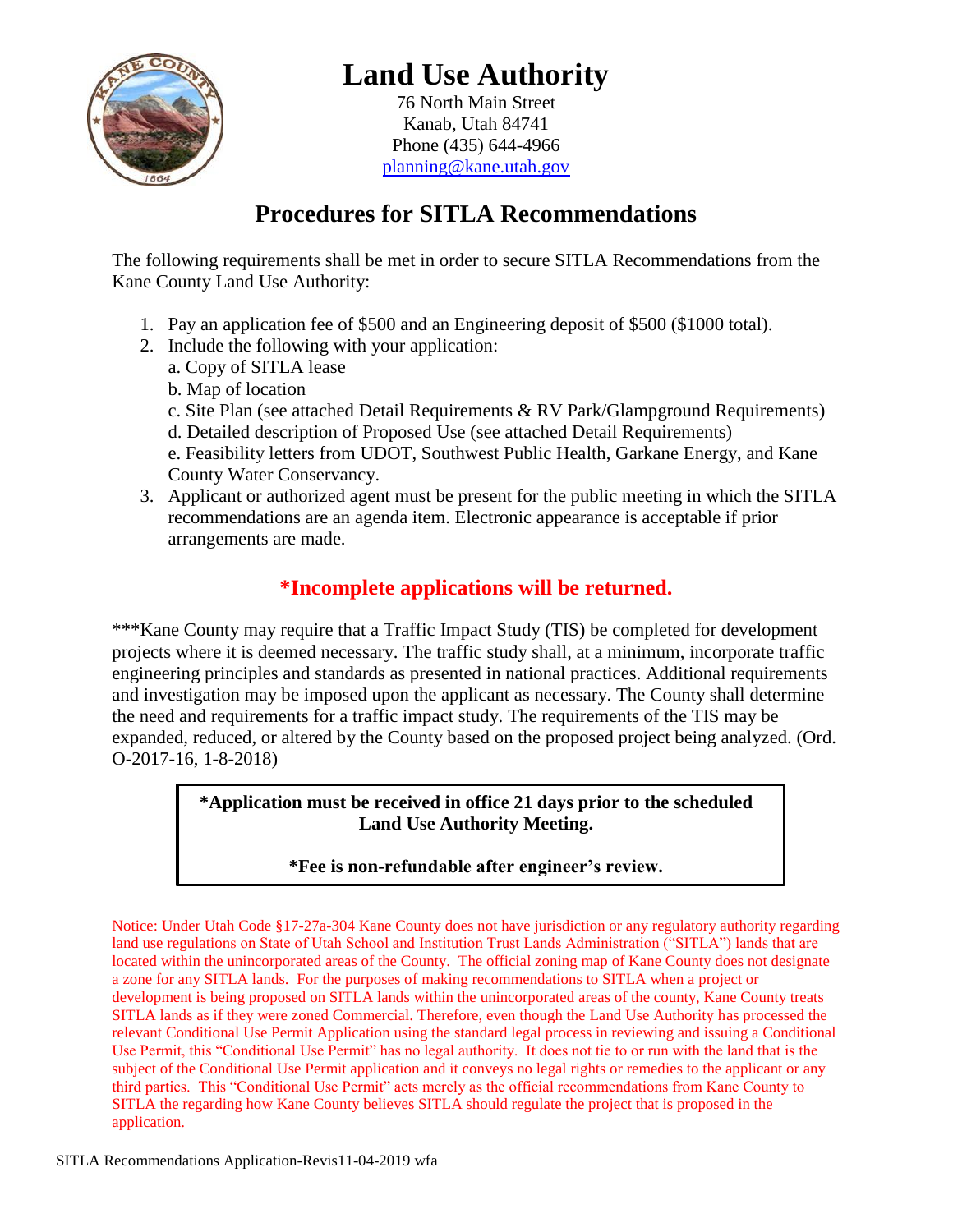#### **Site Plan and Detailed Description Requirements**

- 1. Setbacks of all buildings
- 2. Number, size, location, height and/or lighting of signs
- 3. Location, design and/or intensity of outdoor lighting
- 4. Berms, screening or landscaping and the establishment of standards for their installation and maintenance
- 5. The size, height, location and/or materials for fences
- 6. The protection and preservation of natural features including existing trees, soils, vegetation, watercourses, habitat areas, drainage areas, historic resources, slopes, cultural resources, and/or sensitive lands;
- 7. The protection and preservation of groundwater recharge areas
- 8. Limiting noise generation
- 9. Effort to minimize the environmental impacts to identified wetlands, wildlife habitat, air and water quality, cultural resources, and scenic qualities
- 10. Turn lane improvements at street intersections when: a. An unsafe condition would be created by the development without the improvements;

or

b. The projected increase in traffic generated by the new or expanded use will lower the level of service

- 10. Ingress & Egress including emergency access;
- 11. Pedestrian, bicycle and transit circulation, including related facilities, as needed among buildings and related uses on the development site, as well as to adjacent and nearby residential areas, transit stops, neighborhood activity centers, office parks, and industrial parks
- 12. Approval of septic and of water systems
- 13. Buildings to be built to specific requirements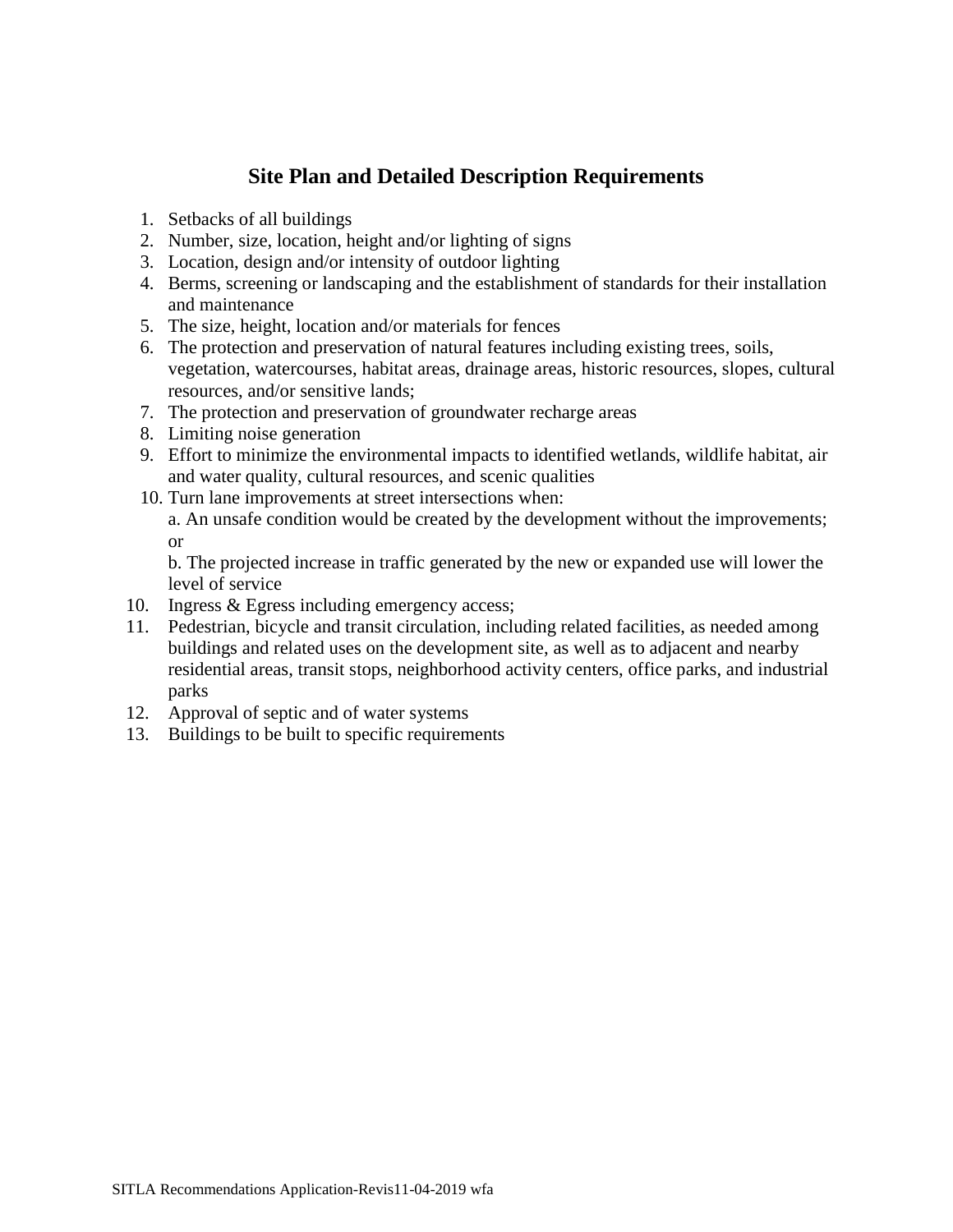### **Recreation Vehicle Park/Glampground Requirements**

- 1. Business license required
- 2. Transient Room Taxes required;
- 3. The use must be consistent with the environmental, commercial, and economical land use purposes stated in the General Plan, as amended;
- 4. An official site plan that clearly demonstrates that the park will not cause unreasonable risks to the safety of persons or property because of vehicular traffic or parking, or other similar unreasonable risks; the existence or need for dedicated turn lanes, pedestrian access, and capacity of the existing streets shall be reviewed;
- 5. RV parks and campgrounds/glamping sites must have State and/or County approved access off a State highway, County B or D road, BLM road or, if off a private road, roads will meet Wild Land Interface Urban Code standards and will require a road maintenance agreement between property owners and easement holders memorializing the mutual understanding that an increased use to the road will result and that proof of easements to property would be required;
- 6. Health Department permit required if over forty (40) RV sites; the Department of Environmental Quality permit is also required for water and waste;
- 7. Must comply with Building Department and building permit regulations;
- 8. On-site manager for RV parks and campgrounds; unless the campground is considered a primitive campground;
- 9. Requirements for the management and maintenance of facilities is adequate;
- 10. The use shall not result in a situation which will create a need for essential services which cannot be reasonably met by local service providers, including roads and access for emergency vehicles and residents; fire protection; police protection; schools and school busing; drinkable water; sewer; storm drainage; and garbage removal;
- 11. Feasibility letters required for services extended to the RV parks and campgrounds to mitigate traffic safety conditions as to not adversely affect the use and surrounding areas;
- 12. Emergency access is adequate;
- 13. A plan for fencing, screening, and landscaping to separate the use from adjoining uses and mitigate the potential for conflict in uses is adequate;
- 14. Exterior lighting is adequate and does not unduly disturb the surrounding areas;
- 15. Exceptions include rural unimproved subdivisions that can only be used for agricultural purposes as defined in Utah State Code 59-2-502; (Ord. O-2017-16, 1-8-2018)